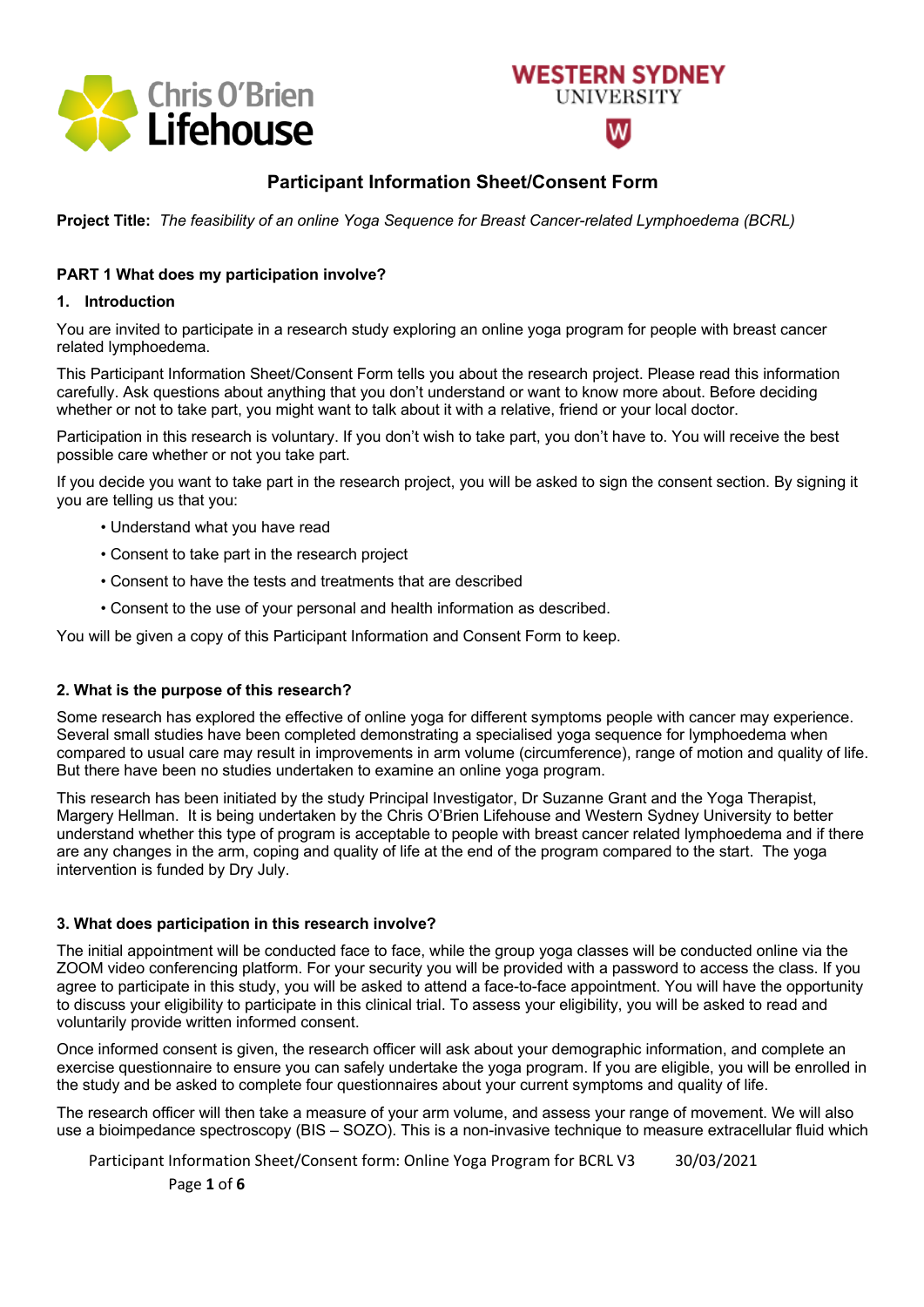involves passing an extremely small electric current through the body and measuring the impedance (resistance) to the flow of this current.

We will follow all hospital COVID safe protocols during this face to face visit. This will include check-in at the hospital front desk, answering questions about symptoms and if you have been in any COVID hotspots. We will also ask you to wear a mask during this visit. If you do not have one, a mask will be provided at the front desk check-in. We will also follow COVID hospital guidelines for handwashing, disinfecting all equipment used during the visit and social distancing.

You will then have an individual face-to-face yoga session with the yoga therapist to take you through postures that will be used in the study, and to ensure that you understand how to use the ZOOM online technology at home. If you do not have access to ZOOM you will not be able participate in this study.

The course and assessments are provided free of charge, and participation in the study will cost you nothing, nor will you be paid.

#### **4. What do I have to do?**

The initial face-to-face screening and enrolment will take approximately 30 minutes, and you will spend an additional one hour participating in an individual yoga session with the yoga therapist.

After this initial enrolment and yoga session, you will be required to attend a weekly group yoga class online for 12 weeks. There will be a maximum of 8 participants in each class. We will also provide you with a video with a short yoga sequence (15 mins) for you to do on your own at home every day. This will include a total 11 hours of yoga over 12 weeks, along with the daily self-practice.

At the completion of the study you will be asked to attend a final face-to-face appointment where we will again take your arm volume measure, range of movement and a bioimpedance measure. We will also ask you complete five questionnaires and provide some written feedback on the program.

There will be up to 40 women who will be recruited into this study overall.

#### **5. What benefits will I, and/or the broader community, receive for participating?**

While we intend that this research study furthers medical knowledge and may improve treatment by better understanding the use of yoga for breast cancer related lymphoedema. There is potential that your participation may improve your lymphoedema, and your quality of life.

#### **6. Will the study involve any risk or discomfort for me?**

Yoga interventions are generally considered to be safe, with no known risk of physical or psychological harm. The yoga interventions will be conducted by certified yoga instructor. If any coincidental worsening or exacerbation of symptoms is evident, the yoga practices can be modified, so that the person does not experience distress or discomfort. Yoga postures included in this study are gentle in nature.

Yoga generally has low rates of adverse events, and occurrences of these are not anticipated in this study. An adverse events record form will be used to record any unexpected signs, symptoms or feelings of distress or discomfort during the trial period. All reported adverse events that occur between consent and the last visit for the study will be recorded in detail. If any symptoms do develop after consent and during the trial, you will be instructed to contact the Clinical Trial Officer. In the case of an adverse event, the Investigator may recommend that you seek medical advice from a general practitioner (GP) or other health professional. Participants with adverse events present at their last visit will be followed-up until resolution of the event.

### **7. How do you intend to publish or disseminate the results?**

It is anticipated that the results of this research project will be published and/or presented in a variety of forums. In any publication and/or presentation, information will be provided in such a way that the participant cannot be identified, such as tables and graphs showing the overall information. At completion of the study a summary of results will be made available to participants on request.

# Participant Information Sheet/Consent form: Online Yoga Program for BCRL V3 30/03/2021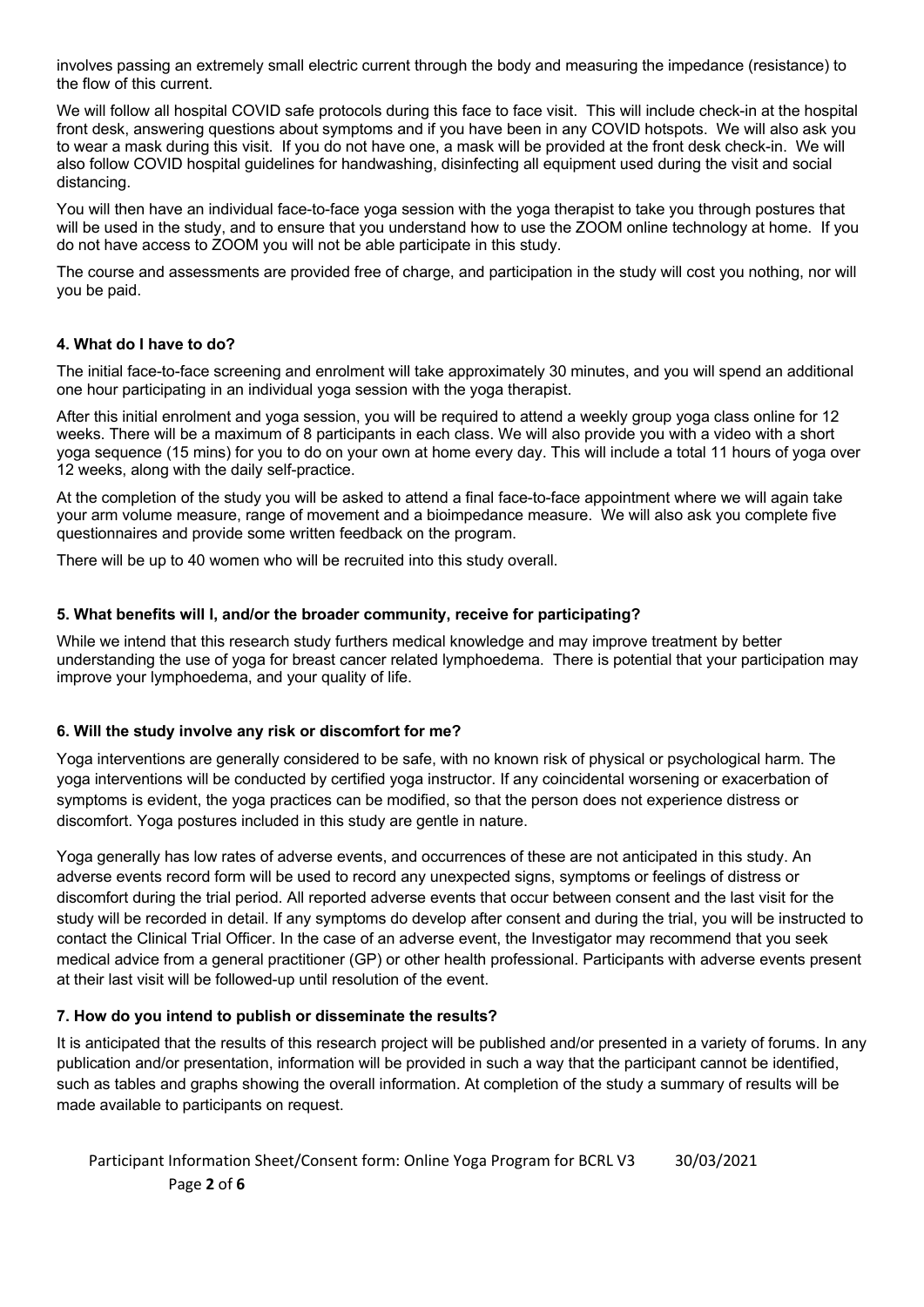#### **8. Will the data and information that I have provided be disposed of?**

You will be allocated a study code after you sign the Participant Information Sheet and Consent Form. This code will replace all information that could potentially identify you such as your address, date of birth and medical record number. The key linking this code to you will be held securely by the Coordinating Principal Investigator. During the study information collected from you for the purposes of the study will be coded and will not contain information that can identify you. Study information will be stored securely on a cloud based Information Technology platform at Western Sydney University. Information will also be stored on the Chris O'Brien Lifehouse secure servers. No identifiable information will be transferred off site. Your signed Consent form will not leave the study site and will be stored securely. Once the study is completed all coded study information will be transferred onto secure Western Sydney University servers to store for five years. . In accordance with the Australian privacy and other relevant laws, you have the right to request access to your information that we have collected and stored by the research team. The data and information you have provided will be securely held and disposed of in accordance with the Australian privacy and other relevant laws.

Please be assured that only the researchers will have access to the raw data you provide. Information collected about you will be kept for future use for research studies currently unknown and may be shared with National and International research collaborators however ethical approval will be obtained prior to their use.

#### **9. Can I withdraw from the study?**

Participation is entirely voluntary, and you are not obliged to be involved. If you do choose to participate you can withdraw at any time, you can advise us that you do not consent for us to use the data we collected up until your withdrawal. We will only use the information that you give consent for us to use. Whatever your decision, it will not affect your treatment or your relationship with the research or medical staff.

#### **Ethics Approval**

This study has been approved by the St Vincent's Hospital Human Research Ethics Committee (approval number 2020/ETH02315) and the Western Sydney University Human Research Ethics Committee (approval number (H14194).

#### **What if I require further information?**

Chris O'Brien Lifehouse

Please contact *Dr Suzanne Grant* should you wish further information.

Dr Suzanne Grant, Email: suzanne.grant@lh.org.au Phone: 0419126209

Western Sydney University

Please contact *Ms Maria Gonzalez* should you wish further information.

Ms Maria Gonzalez, Email: maria.gonzalez2@westernsydney.edu.au Phone: 0404127638

#### **What if I have a complaint?**

For matters relating to research at the site at which you are participating, the details of the local site complaints person are:

If you have any complaints about any aspect of the project, the way it is being conducted or any questions about being a research participant in general, then you may contact:

Participant Information Sheet/Consent form: Online Yoga Program for BCRL V3 30/03/2021

Page **3** of **6**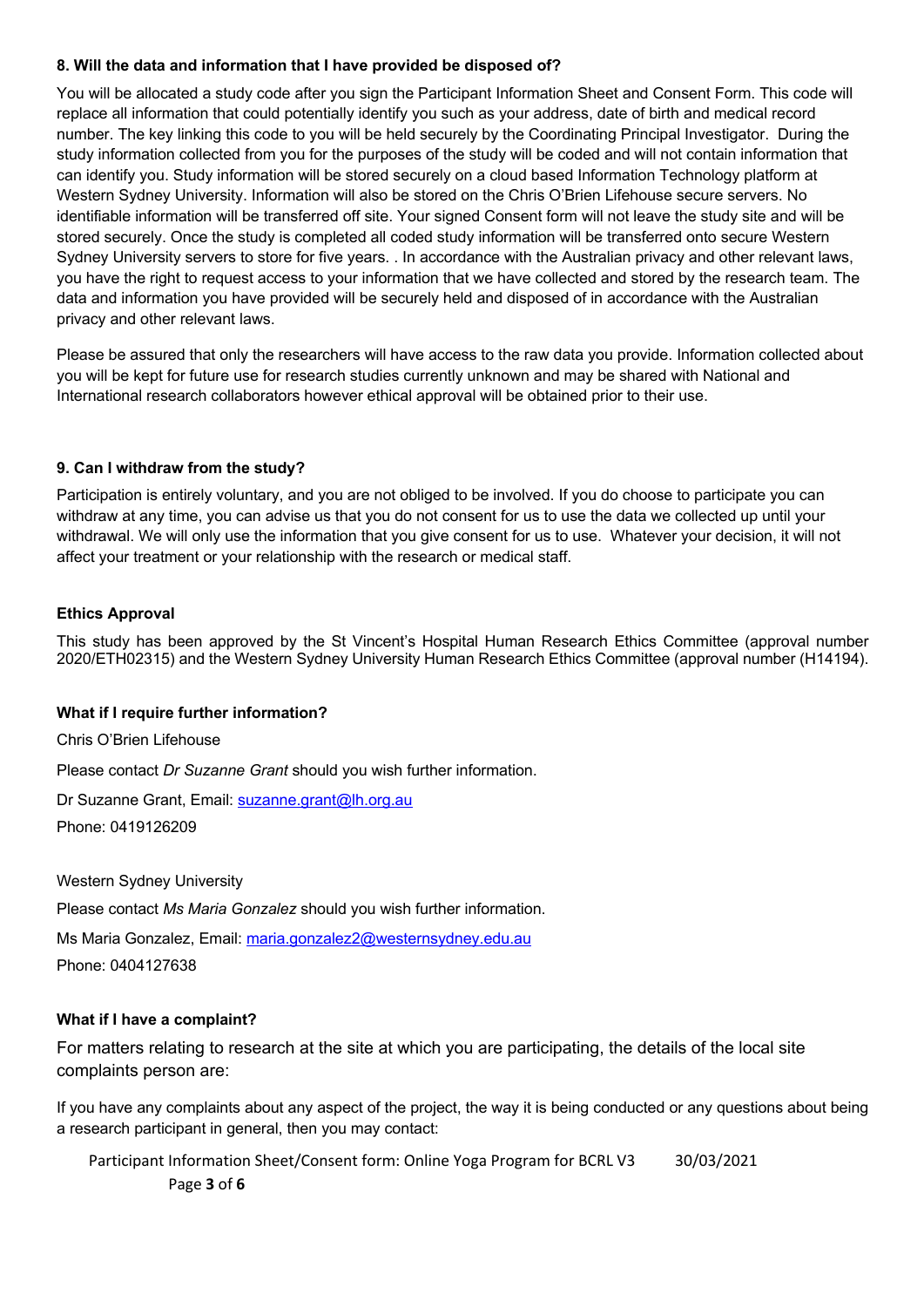## **Reviewing HREC approving this research and Research Officer details**

| Reviewing HREC name | St Vincent's Hospital HREC |
|---------------------|----------------------------|
| Position            | <b>Research Officer</b>    |
| Telephone           | 02 8382 4960               |
| Email               | SVHS.Research@svha.org.au  |

| Reviewing HREC name | <b>Western Sydney University HREC</b> |
|---------------------|---------------------------------------|
| Position            | <b>Research Officer</b>               |
| Telephone           | 02 4736 0229                          |
| Email               | humanethics@westernsydney.edu.au      |

# **Local Research Office/Complaints contact**

| Position  | Research Governance Manager<br>Chris O'Brien Lifehouse |
|-----------|--------------------------------------------------------|
| Telephone | 02 8514 0410                                           |
| Email     | researchgovernance@lh.org.au                           |

.

| <b>Position</b> | Ethics Committee, Research Engagement, Development and<br>Innovation (REDI)<br><b>Western Sydney University</b> |
|-----------------|-----------------------------------------------------------------------------------------------------------------|
| Telephone       | 02 4736 0229                                                                                                    |
| Email           | humanethics@westernsydney.edu.au                                                                                |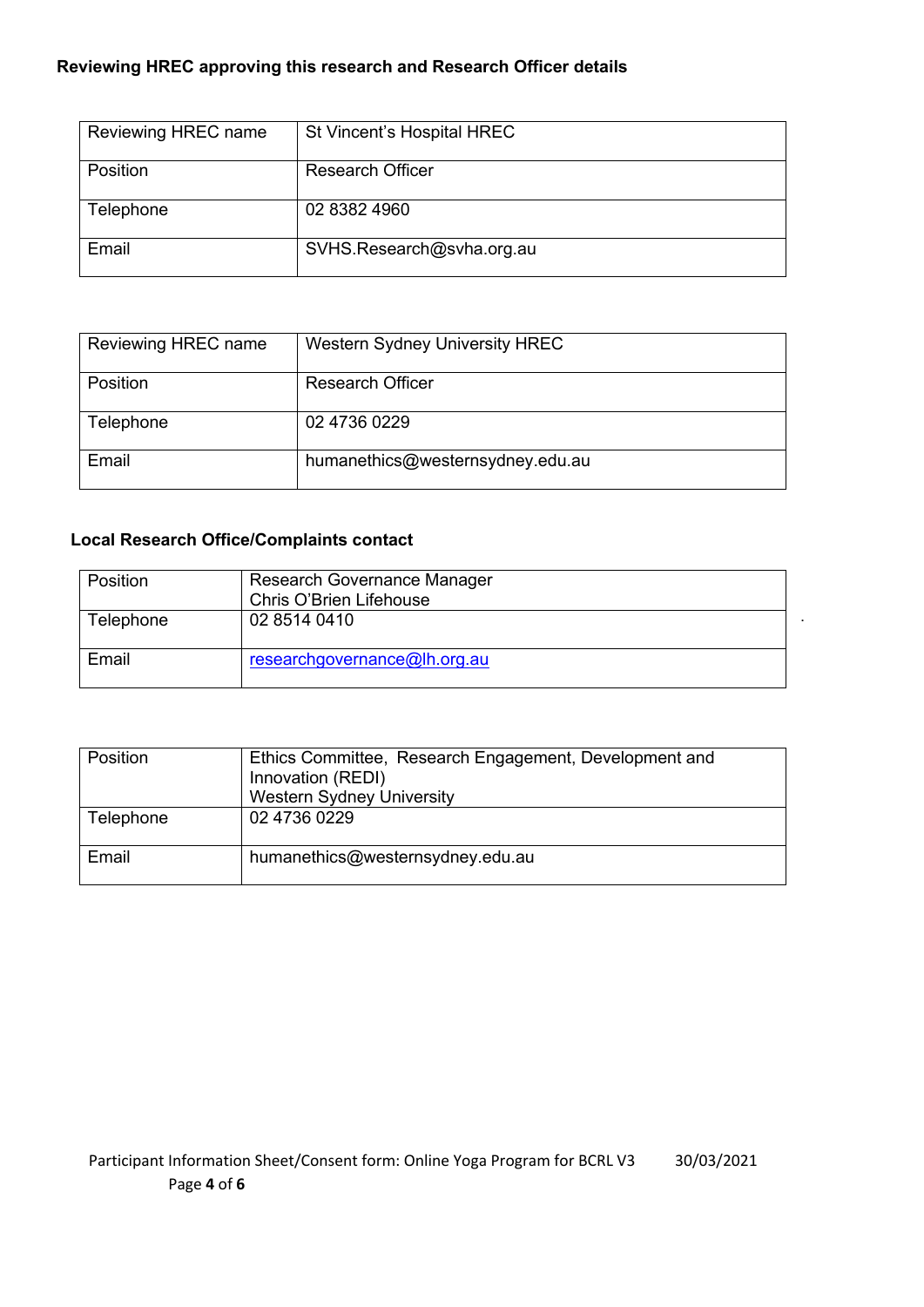



## **PARTICIPANT CONSENT FORM**

**Project Title:** *The Feasibility of an online Yoga Sequence for Breast Cancer-related Lymphoedema*

### **Declaration by Participant**

I hereby consent to participate in the above named research project.

I acknowledge that:

- I have read the participant information sheet (or where appropriate, have had it read to me) and have been given the opportunity to discuss the information and my involvement in the project with the researcher/s
- The procedures required for the project and the time involved have been explained to me, and any questions I have about the project have been answered to my satisfaction.

**I consent for my data and information provided to be used for this project.**

**I agree for my information (data) to be retained for use in future projects:**

- ¨ **YES**
- ¨ **NO**

**I agree for my deidentified information collected during the study to be shared with collaborators nationally and internationally. I understand that before they can use my information, they must seek additional ethics approval.**

- ¨ **YES**
- ¨ **NO**

**I understand that my involvement is confidential and that the information gained during the study may be published but no information about me will be used in any way that reveals my identity.**

**I understand that I can withdraw from the study at any time without affecting my relationship with the researcher/s, and any organisations involved, now or in the future.**